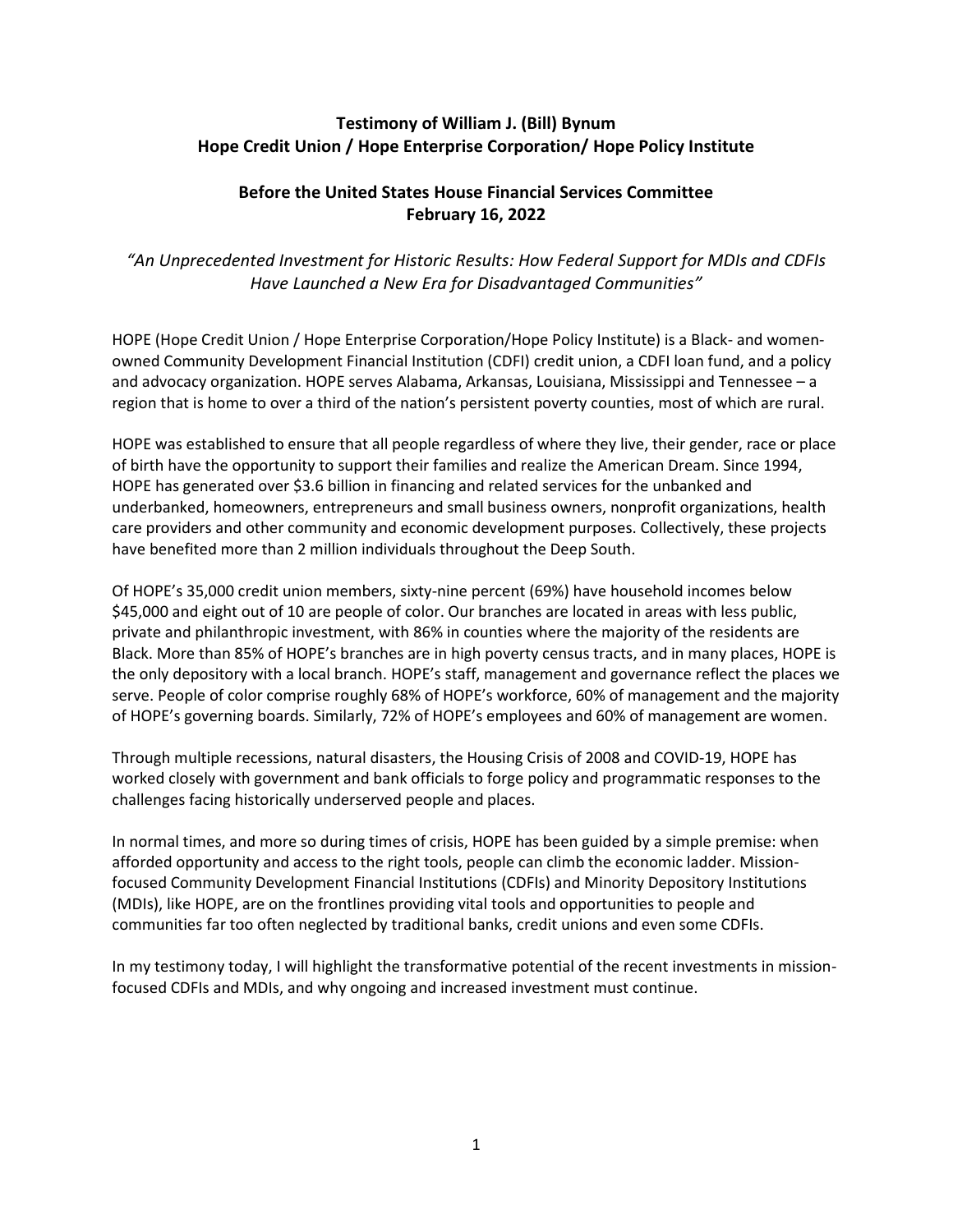#### **Responding to COVID-19: Preserving Ownership and Opportunity**

As COVID-19 bore down on the economy, HOPE responded by supporting financially fragile and neglected small businesses, homeowners and local governments. Anchored by federal investment and recovery policies, as well as a mix of private and philanthropic support, the following examples demonstrate ways that HOPE and other MDIs and CDFIs with a strong history of reaching underserved communities, are well-positioned to not only fill financial service gaps during times of crisis, but to also make strides in closing longstanding disparities that limit opportunity for people of color and other historically underserved people and places. This section provides examples related to small business ownership, homeownership, and community investments.

#### *Small Business Ownership*

As COVID-19 upended lives and the economy, it quickly became clear that federal responses like the US Small Business Administration Paycheck Protection Program (PPP) were not adequately designed to meet the needs of Black, Indigenous, and other business owners of color. Not only did PPP rely on traditional banks as the primary delivery system, but sole proprietorships, which nationally account for more than 90 percent of all Black businesses, were ineligible in the program's initial phase. These and other structural inequities devastated already undercapitalized entrepreneurs of color, and Black businesses suffered an initial closure rate of 40% and Latino businesses, 37%, compared to 17% for white-owned businesses as a result.<sup>1</sup>

HOPE was a leader in organizing CDFIs, MDIs and others to successfully advocate for modifying the PPP program in several aspects, including serving sole proprietors, reducing barriers for CDFI loan funds, and dedicating PPP funds to be deployed by CDFIs and MDIs. Consequently, HOPE made 5,216 PPP loans— 89 percent to borrowers of color and 50% to women. The average amount of these loans was a modest \$26,814, over \$40,000 less than the program average nationwide. Of HOPE's \$140 million in PPP lending, 98% of the loans were for amounts of less than \$150,000 (in contrast to half for the program overall). Over 3,500 loans were to sole proprietorships (this is notable given that 96% of Black owned businesses in the Deep South are sole proprietors). In a normal year, HOPE makes roughly 50 business loans totaling \$40-50 million.

The experiences of many businesses served by HOPE and other mission-based lenders reflect the realities of large swaths of small businesses that are neglected or underserved by traditional financial institutions. Several Black-owned HOPE PPP borrowers expressed frustration with mainstream financial institutions offering PPP loans, including those with whom they already had a banking relationship. For example, a Black dentist reached out to a bank with whom she had an existing relationship, but the bank never called to check on the application and the PPP request was never originated, much less funded. The dentist subsequently applied with HOPE which approved her \$12,000 PPP loan. HOPE also approved a \$7,200 loan for a 27-year-old Black-owned barbershop in New Orleans after the owner received no help from his bank of 31 years. Notably, the bank is one of the largest in the country and has major obligations under the Community Reinvestment Act. A Black female entrepreneur in Memphis, Tennessee recounted, "I'm sitting in my own bank's drive-through and the employee working the window told me to go to Hope Credit Union because he'd heard HOPE would make it easy for me to apply." Of note, is that her bank was one of the five largest banks in the country and one of the most active PPP lenders over the life of the program. Such stories were constant throughout the PPP lending process — an unfortunate reflection of a banking system that has historically failed people of color and low-income communities.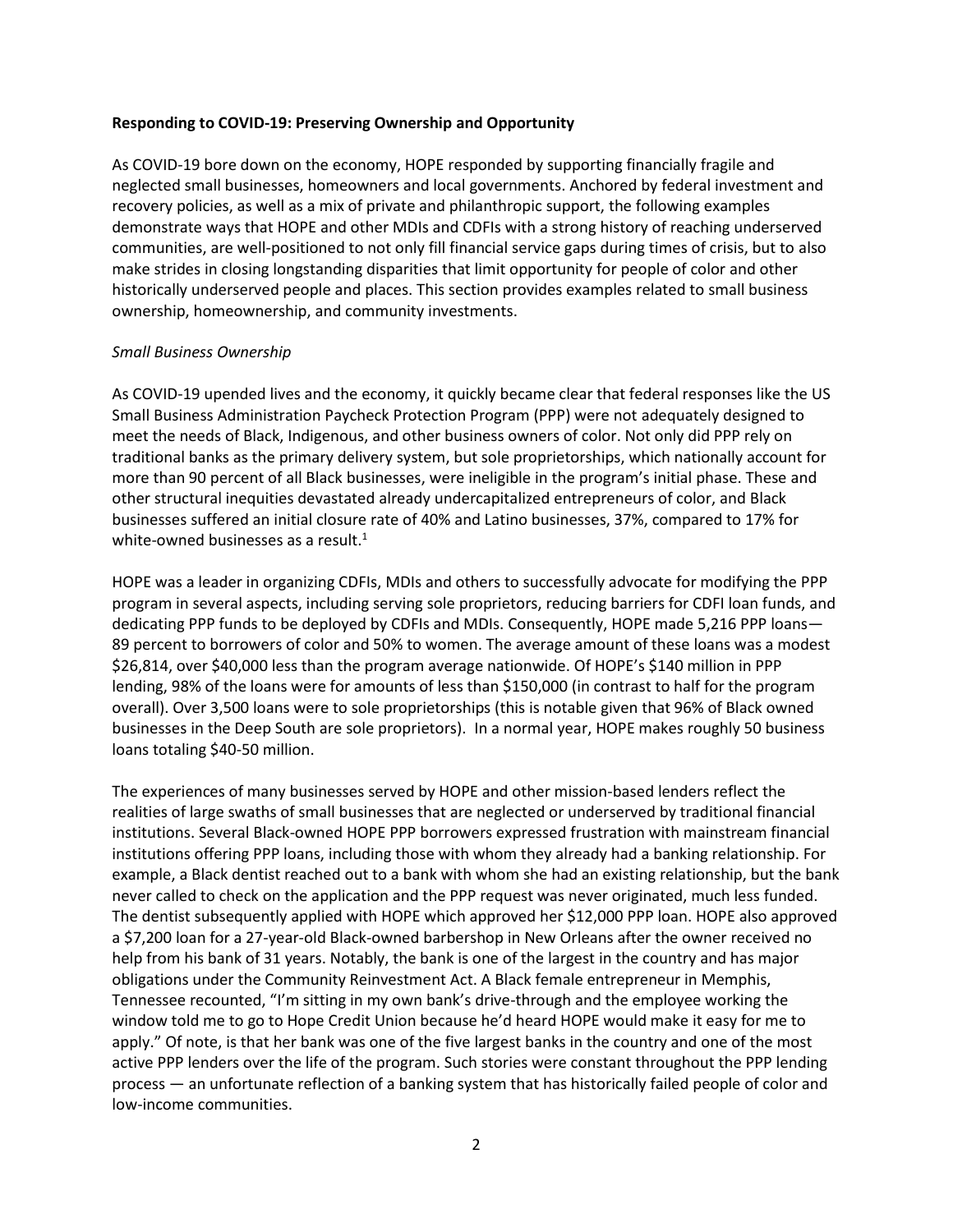The scale and impact of HOPE's PPP lending was made possible by the aforementioned advocacy efforts, by a reservoir of trust, expertise and alliances built over nearly three decades, and by a Goldman Sachs credit facility. Another key factor was the use of technology to enhance our ability to rapidly process a large volume of applications during the first round of PPP. It is important to note that while technology was helpful, capital, sound policies, and local credibility and relationships were all essential to achieve deep impact lending in historically underserved communities.<sup>2</sup>

HOPE has built on this success by attracting new support from dozens of corporations such as Netflix, PayPal and NIKE, and from hundreds of individuals who are looking to advance racial equity and close opportunity gaps – a moment that would not have been possible without the injection of federal resources designed to improve conditions in economically distressed places like the Deep South.

### *Homeownership*

HOPE fills mortgage lending gaps through products and practices designed specifically to mitigate the challenges facing low-wealth borrowers and communities, and to close the racial wealth gap. This approach includes manually underwriting loans, considering nontraditional indicators of credit repayment history, and discounting medical debt and deferred student debt. In addition, we offer a 100% loan-to-value product, as many low-wage earners have the cash flow for a monthly mortgage payment, but lack the ability to save for a down payment. HOPE's current mortgage portfolio is majority people of color, primarily Black borrowers. In 2021, 90% of HOPEs mortgage loans went to minority borrowers and 87% were to first time homebuyers. Notably, the portfolio performs well over time, with a charge off rate of less than 10 basis points.

The racialized impacts of the pandemic have taken a toll on HOPE's homeowners. In June of 2020, over a quarter of HOPE's mortgage loan portfolio was in forbearance. For context, the national rate of mortgages in forbearance was 8.55% at the same point in time. <sup>3</sup> As of the end of 2021, 3.6% of HOPE's borrowers remained in forbearance or deferment – more than twice the national rate of 1.41%.<sup>4</sup> While HOPE's borrowers are in forbearance and deferment, HOPE continues to make escrow payments on borrowers' behalf.

### *Community Investments*

CDFIs and MDIs located in and close to historically underserved communities build upon the leadership and vision of local residents. In so doing, these institutions adapt to and address community needs, both as they change over time and in times of crisis. HOPE has formalized these relationships through efforts like the Hope Community Partnership, where HOPE serves as an economic and community development intermediary for a network of small rural towns; and the Deep South Economic Mobility Collaborative, a consortium of Black-led cities and Historically Black Colleges and Universities (HBCUs). Through these partnerships, HOPE has gained deep insight into the pervasive impacts of underinvestment in these communities, and works to draw attention and organize resources that address needs identified by local leaders.

For instance, in 2020, many state CARES Act programs for local governments required expenditures for reimbursement, a model that is commonplace for disaster relief aid. Communities with small budgets, however, often do not have the "up-front" funding required to provide assistance and then later be reimbursed. This was true for the 2020 CARES Act Coronavirus Relief Fund as small, rural, low-income towns and communities of color, such as those in the Delta regions of Louisiana and Mississippi, and the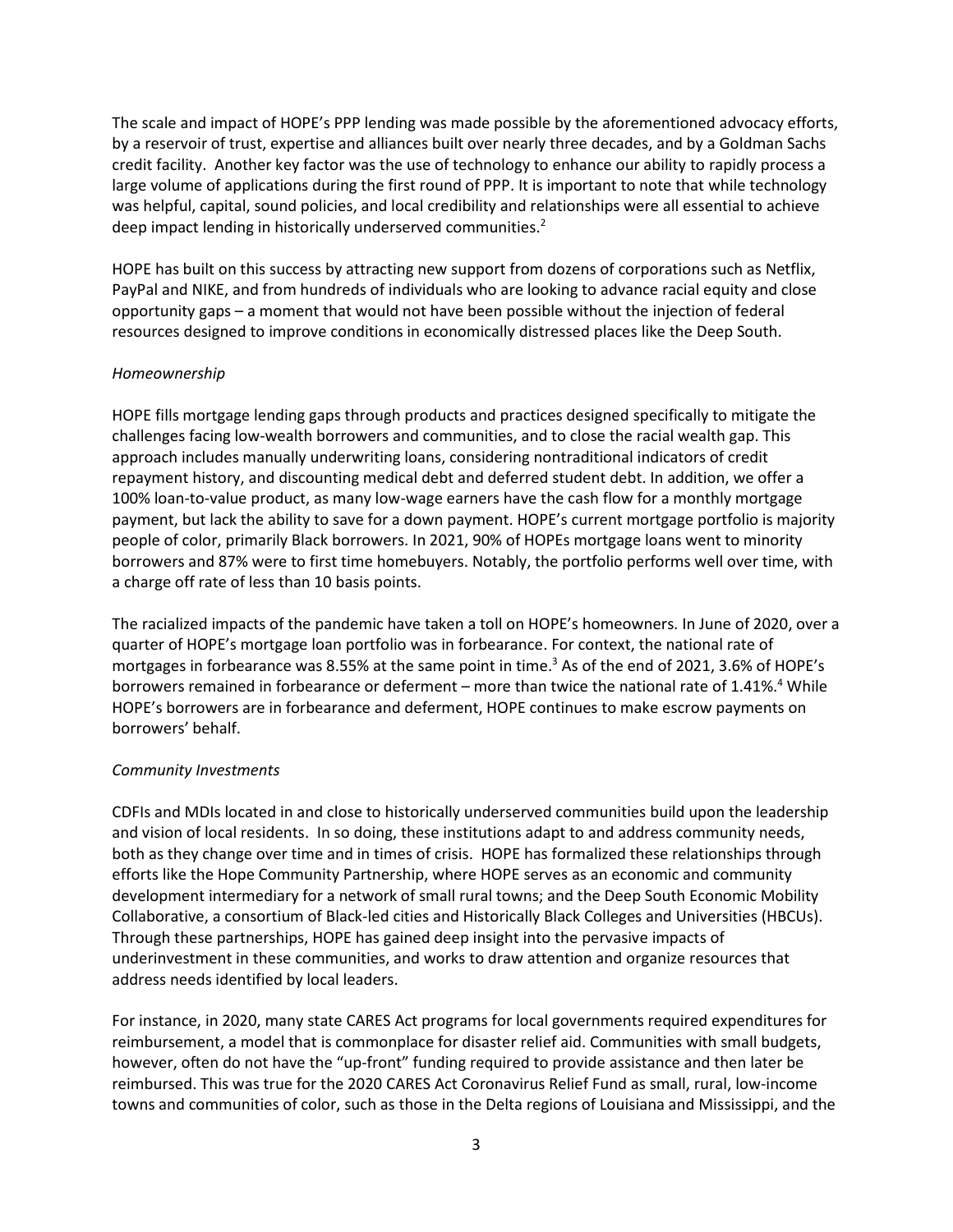Alabama Black Belt, where already weak economies were now further ravaged by the pandemic, lacked the resources needed to pay for personal protective equipment (PPE) and other vital pandemic-related needs. In Louisiana, HOPE's research showed that, due to this reimbursement model, majority people of color parishes that are also rural and areas of persistent poverty received only a third of the funding allocated to them, where as their white counterparts received 74%.<sup>5</sup> In dollar amounts, rural, persistent poverty, majority people of color parishes only received 6.9% of similarly situated white counties.<sup>6</sup>

In response, HOPE provided a range of technical assistance and financing support that enabled local governments to access the state-administered CARES Act funds. In Alabama, HOPE partnered with the Black Belt Community Foundation to establish a loan program that advanced towns up to \$50,000 in recoverable grants, which were repaid when the towns were reimbursed by the state. This partnership, supported by local philanthropic partners, channeled \$1 million to 23 Black Belt communities. In one town, the \$24,000 recoverable grant was roughly half its annual budget, an amount that would have been impossible to outlay for reimbursement. Even with this model in place, several eligible towns still did not receive all that was needed.

## **Rapid Response Grants and the Emergency Capital Investment Program: An Update on Recent Funding to CDFIs and MDIs to Expand Reach into Underserved Communities**

In December of 2020, Congress appropriated an unprecedented level of resources for CDFIs to respond to the economic crises existing prior to and exacerbated by the pandemic. The following section provides an update on HOPE's use of and plans for both programs.

### *Rapid Response Grant Program*

The Rapid Response grant program served as a critical source of capital to stabilize homeowners and small business owners of color. To date, HOPE has deployed a majority of its award with plans for it to be fully lent out within 12 months of receipt. Examples of how we put this program to use included working capital for a Black-led nonprofit that provides mental health services in Memphis, TN and financing for a Black-owned video production company to revitalize a building in a distressed Jackson, MS neighborhood to fuel its expansion and provide space for other entrepreneurs.

Importantly, the Rapid Response program provided lessons to be considered for CDFI Fund program design. Smaller CDFI loan funds, community development credit unions, rural and minority lenders were all well-represented in the awards.<sup>7</sup> Unlike previous award programs, this approach deployed funds quickly to organizations on the front lines of the economic crisis. Commendably, within six months of being authorized by Congress, \$1.25 billion had been moved into CDFIs to support communities. As such, administration of the Rapid Response Grant Program serves as a model for future crises.

Another promising practice was the announcement of Rapid Response award recipients along with amounts and MDI /Native CDFI designations.<sup>8</sup> While the MDI designation does not extend to CDFI loan funds led or controlled by people of color, the publication of award amounts by these designations is a practice the CDFI Fund should continue in future award announcements across all program lines.<sup>9</sup> Because Rapid Response awards were published with this information, it is possible to assess the distribution of the awards along racial equity lines.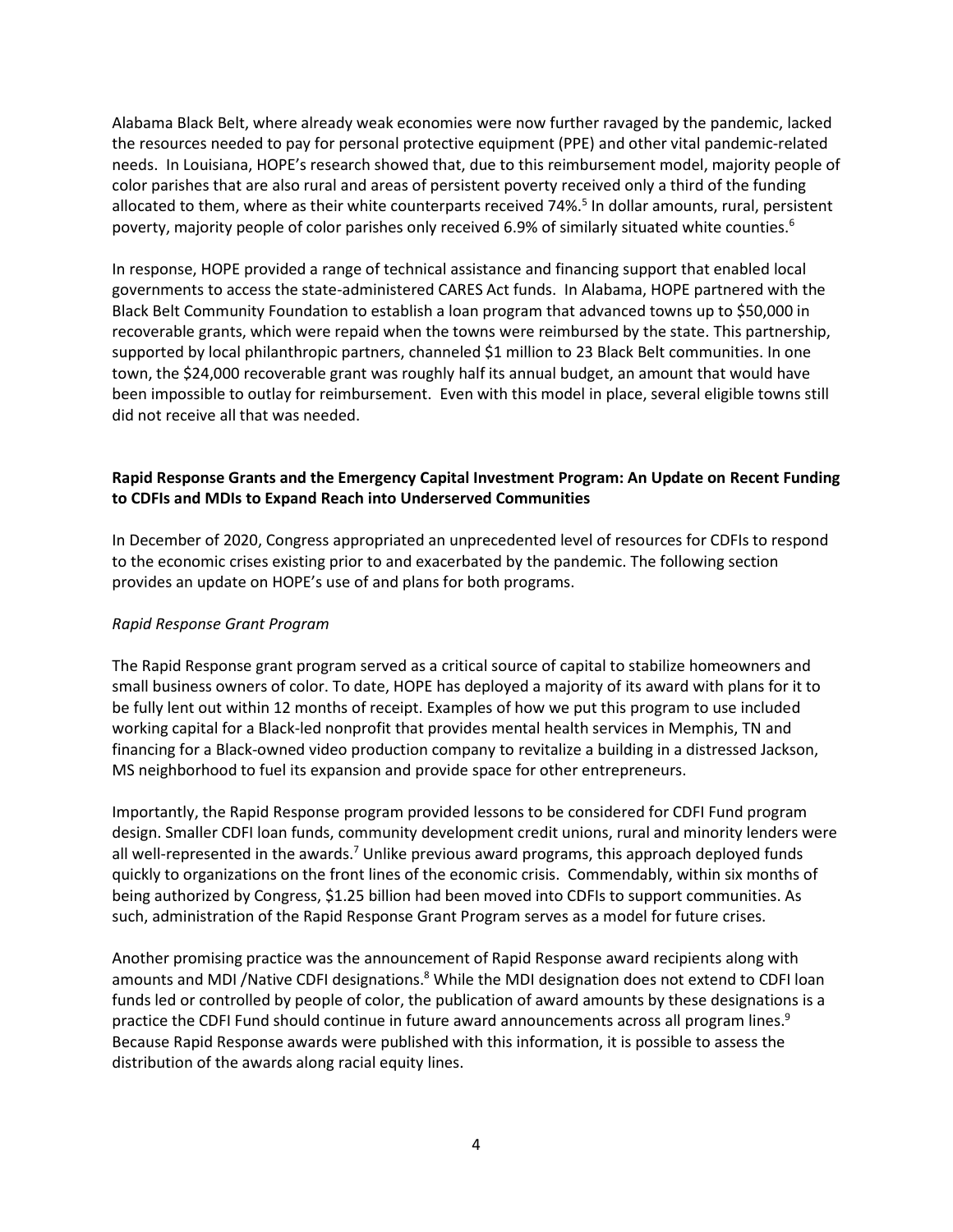Even with the successful deployment of the dollars, there are still opportunities to further advance the equitable distribution of funds to support historically underserved communities. Nationally, HOPE found that the distribution of Rapid Response dollars was proportional to the percentage of CDFIs that are also MDIs. CDFI MDIs represented 10% of CDFI awardees and likewise received 10% of the funds awarded. Even though the funding was proportional, more is needed to ensure that the resources address the greatest need, or in this case, where the health and economic impact of COVID-19 was the most severe.

Examining distribution of Rapid Response program funds in the Deep South provides clarity on why improved targeting is needed for future funding. Only six CDFI MDI depositories received an award, totaling \$6.9 million of the \$261 million awarded in the region. This means only 3% of the funds went to a Minority Depository Institution in a region of the country where over 32% of the population is a person of color. As discussed further herein this testimony, this means that the vast majority of Rapid Response award funds in the Deep South went to CDFIs with poor records of serving people of color.

### *Emergency Capital Investment Program*

Without question, the Emergency Capital Investment Program (ECIP) was historic. However, more is needed to address the challenges faced by underserved communities. For HOPE, the groundbreaking investment will dramatically increase our impact in underserved Deep South communities. Over the next six years, HOPE estimates that the investment will allow the organization to double its annual consumer, mortgage, small business and commercial lending, serve over 33,000 homebuyers, entrepreneurs and households of color, and gain efficiencies that fuel continued growth and deeper impact.

The creation and deployment of ECIP incorporates lessons learned from the Great Recession, by taking into account to the track-record of CDFIs and MDIs in service to communities hardest hit by COVID-19. This type of mindful targeting was absent during the Community Development Capital Initiative (CDCI), created in 2010 to "to help viable certified CDFIs and the communities they serve cope with effects of the financial crisis."<sup>10</sup> CDCI's design resulted in scores of financial institutions in low-income areas becoming CDFI-certified. As a result, Mississippi now has the most CDFIs in the country. However CDCI was administered in a way that failed to ensure that federal investments would benefit the people and communities most harmed by the foreclosure crisis. Consequently, the 13% rate of mortgage lending to Black mortgage applicants by the state's CDFI banks is lower than the 17% overall HMDA reported lending by in the state. As such, HOPE applauds Congress and Treasury for including a participant's track-record in serving the most economically distressed people and communities as a meaningful factor in informing the allocation of ECIP resources. $^{11}$ 

Reflecting on the design and rollout of the program, several points are of note. First, ECIP only reached depository institutions, meaning CDFI loan funds, a large number of which serve communities of color and persistent poverty communities, were unable to benefit from this major source of long-term capital. Congress and Treasury should examine ways to ensure that loan funds have access to the equity capital needed to support the hardest hit communities. Second, fair treatment across CDFI types should be addressed in program design, including coordination among federal regulators. In ECIP, it was critical that NCUA determined that credit unions could utilize the ECIP resources for the full-term allowed by Treasury, thus ensuring CDFI credit unions would have the same opportunities as their bank counterparts.<sup>12</sup> This determination was key to furthering racial equity in the program's implementation.<sup>13</sup> Notably, there are 518 MDI credit unions compared to 146 MDI banks. Similarly, in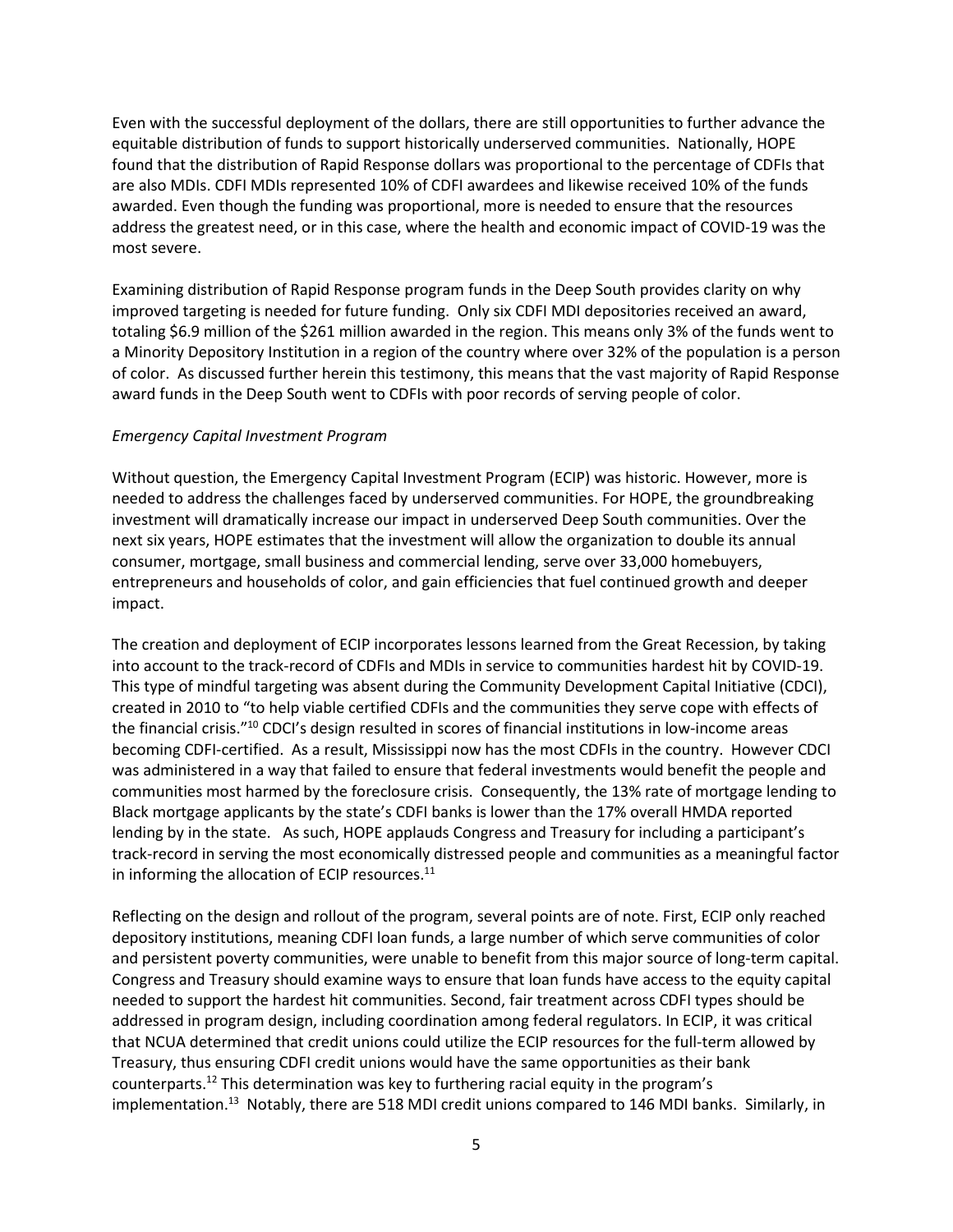the initial implementation of the Paycheck Protection Program, the Small Business Administration erected higher barriers to entry for non-depository lenders, which disadvantaged CDFI loan funds, <sup>14</sup> a significant number which are led by and have high levels of service to people of color. Eventually, SBA opened the program to CDFI loan funds, thus enabling them to provide PPP loans to thousands of small businesses that were otherwise shut of out the \$800 billion relief program.<sup>15</sup>

As ECIP continues, ensuring accountability for the deployment and repayment of the funds will be key to ensuring the program investments are used as Congress intended. <sup>16</sup> This accountability extends to ensuring that CDFIs and MDIs with strong records of reaching the hardest to serve communities do not face less advantageous repayment terms than CDFIs with historically lower-levels of impact.<sup>17</sup> For example, financial institutions that increase their lending to targeted communities from 10% to 30%, while important, benefit from a lower ECIP interest rate than institutions that have historically demonstrated higher rates of lending to distressed populations. ECIP guidelines have correctly moved to mitigate this outcome by incorporating a "deep impact lending" framework allowing "CDFIs and MDIs to do more challenging types of lending to more underserved target communities without experiencing a disincentive in the rate-reduction structure that could otherwise arise, in light of the fact that deep impact loans can be more time-consuming and burdensome for a lender to make than other types of loans."<sup>18</sup>

Additionally, we look forward to continued progress on implementation of the \$1.75 billion under the Emergency Support and Minority Lending Program, to fulfill the promises of the Consolidation Appropriations Act of 2021. We applaud Congress for enacting this vitally important program to ensure that communities hit hardest by the health and economic impacts of COVID-19 have the opportunity to thrive in the post-pandemic recovery.

### **Fueling the Impact of MDIs and CDFIs with Track Records of Reaching Underserved Communities**

Hopefully, these historic investments underscore the importance of and make the case for appropriate resourcing of CDFIs and MDIs, particularly those with strong track records in reaching historically underserved communities, such as communities of color and persistent poverty areas. Importantly, it is not just the amount of resources that matter, but also having accountability measures in place to ensure scarce federal investment dollars are flowing in a way that closes existing wealth gaps rather than widening them. Key to this strategy is the provision of resources that are both flexible and targeted for use by CDFIs and MDIs with a history of serving communities of color and other underserved communities such as persistent poverty areas. The outsized contributions of mission-focused CDFIs and MDIs to an inclusive recovery underscores the importance of increased and targeted investment by banks, private industry, philanthropy, and government to fortify this vital segment of the financial system.

### *Evidence of Impact of MDIs and CDFIs*

In 2019, the FDIC released a report on the structure, performance and social impact of MDIs.<sup>19</sup> The report found that MDIs are a proven way to advance economic mobility in Black communities. An estimated six out of 10 people living in the service area of Black owned banks are Black, in contrast to six out of 100 for banks that are not Black-led. Moreover, Black owned financial institutions originate a substantially higher proportion of mortgages and small business loans to Black borrowers than non-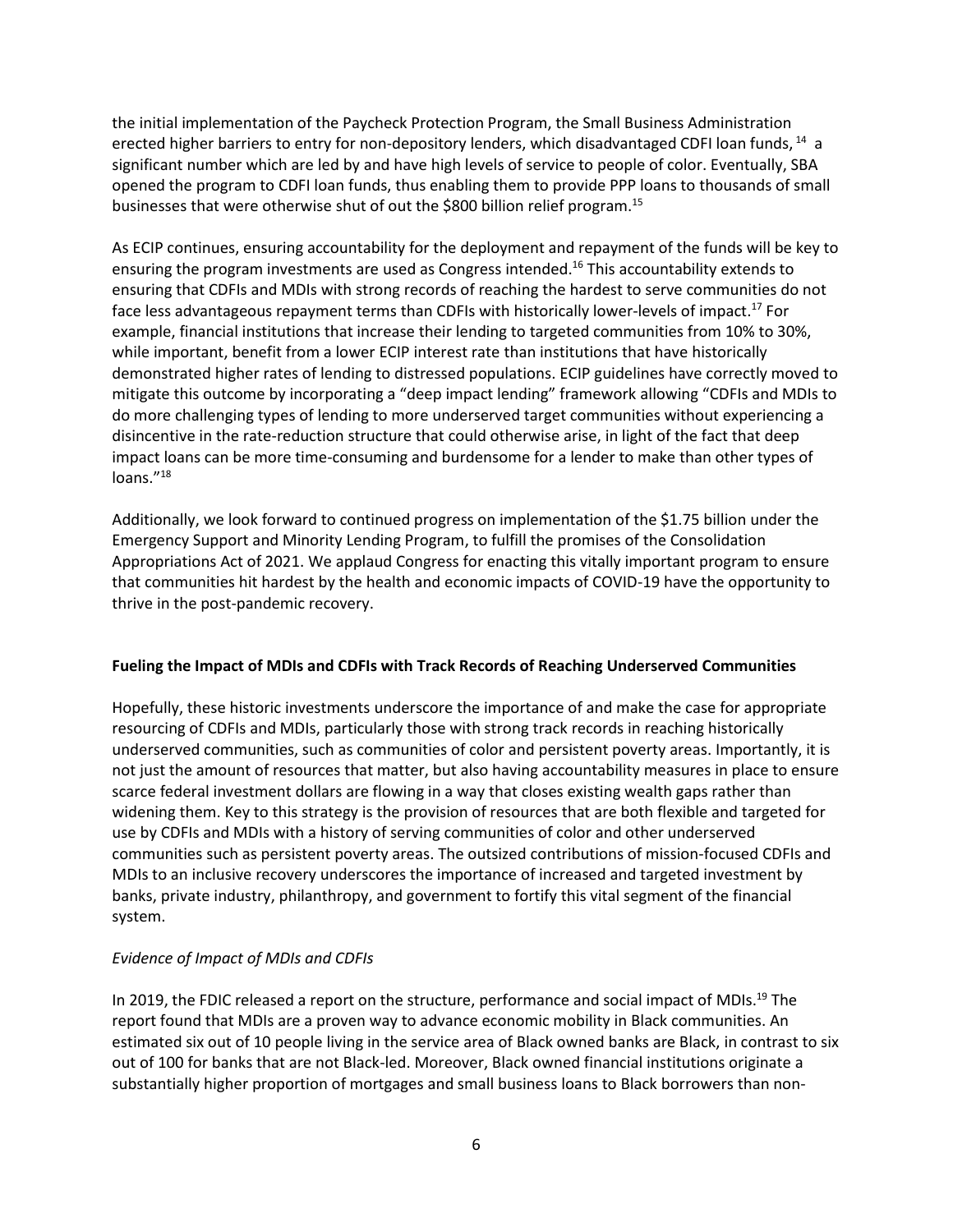minority financial institutions. While a comparable analysis has not been conducted for MDI credit unions, one could extrapolate from the FDIC analysis the same conclusion.

Further evidence of impact comes from coalitions of CDFIs with significant experiences in serving historically underserved communities. For example, the African Alliance of CDFI CEOs consists of "56 Black-led community development financial institutions (CDFIs) committed to the support and growth of Black communities and the Black executives leading CDFIs that serve those communities."<sup>20</sup>Collectively, Alliance members have deployed more than \$1.5 billion in loan capital in the communities they serve. The African American Credit Union Coalition and Inclusiv also found that "minority designated credit unions help build inclusive communities [that] serve nearly 2 million people and manage over \$17 billion in community controlled assets across the country."<sup>21</sup>

As another example, the Expanding Black Business Credit Initiative (EBBC) is comprised of seven Community Development Financial Institutions (CDFIs) that are Black-led, or focused on financing Blackowned business. Collectively, EBBC members are long-standing, highly respected organizations that manage \$795 million in combined assets, and operate across the U.S. in markets home to 74% of the nation's Black businesses. As a group, EBBC organizations' loans have an average charge-off rate of 1.0%, lower than the 1.47% for their peer group average. In 2018, EBBC members originated \$34 million in loans to Black-owned businesses. As EEBC notes, "CDFIs, particularly Black-led CDFIs, are wellpositioned to serve as a critical link to close the credit gap for Black businesses. Black-led CDFIs, as Black small businesses themselves, are particularly adept at navigating these challenges, and have deep knowledge about what it takes to lend to Black businesses."<sup>22</sup>

As another example, the Partners for Rural Transformation (PRT) represent six CDFIs that serve threequarters of the country's persistent poverty counties, communities that are overwhelmingly rural and people of color. With headquarters in the Mississippi Delta, Appalachia, Native American communities, the Deep South, the Rio Grande Valley and regions in the Rural West, PRT members have collectively deployed over \$2 billion in capital, reaching millions of people in persistent poverty areas. In the rural, persistent poverty counties served by PRT members, 43% of residents are people of color.<sup>23</sup> As just one example of their impact, from 2016 to 2020, Partners for Rural Transformation generated \$366.9 million in small business lending, with the majority of the 3,100 loans directed to businesses owned/led by people of color (65%) and a significant portion owned/led by women (41%). By geography, 56% of loans were to businesses located in counties with a majority of persons of color, over one third (\$122.3 million) to persistent poverty communities, and 72% to low-income communities. Nearly 30% of PRT's small business capital flowing to businesses in rural communities. 24

### *Why Race Matters in the Resource Allocation of Support for CDFIs*

Along with increased resources and opportunities, come new levels of complexity. As CDFIs and MDIs position themselves to deploy exponentially more capital, they must be steadfast in prioritizing a commitment to community development, over the countervailing forces of maximizing efficiencies and profit that characterize traditional banks. Similarly, investors must be circumspect in making their decisions. Because, just as the billions of dollars in capital flowing into this sector has the potential to dramatically close opportunity gaps, the reverse is also true.

An examination of Home Mortgage Disclosure Data (HMDA) in the Deep South underscores concern about potential disparities in track records among CDFIs and MDIs. Stark examples are evident in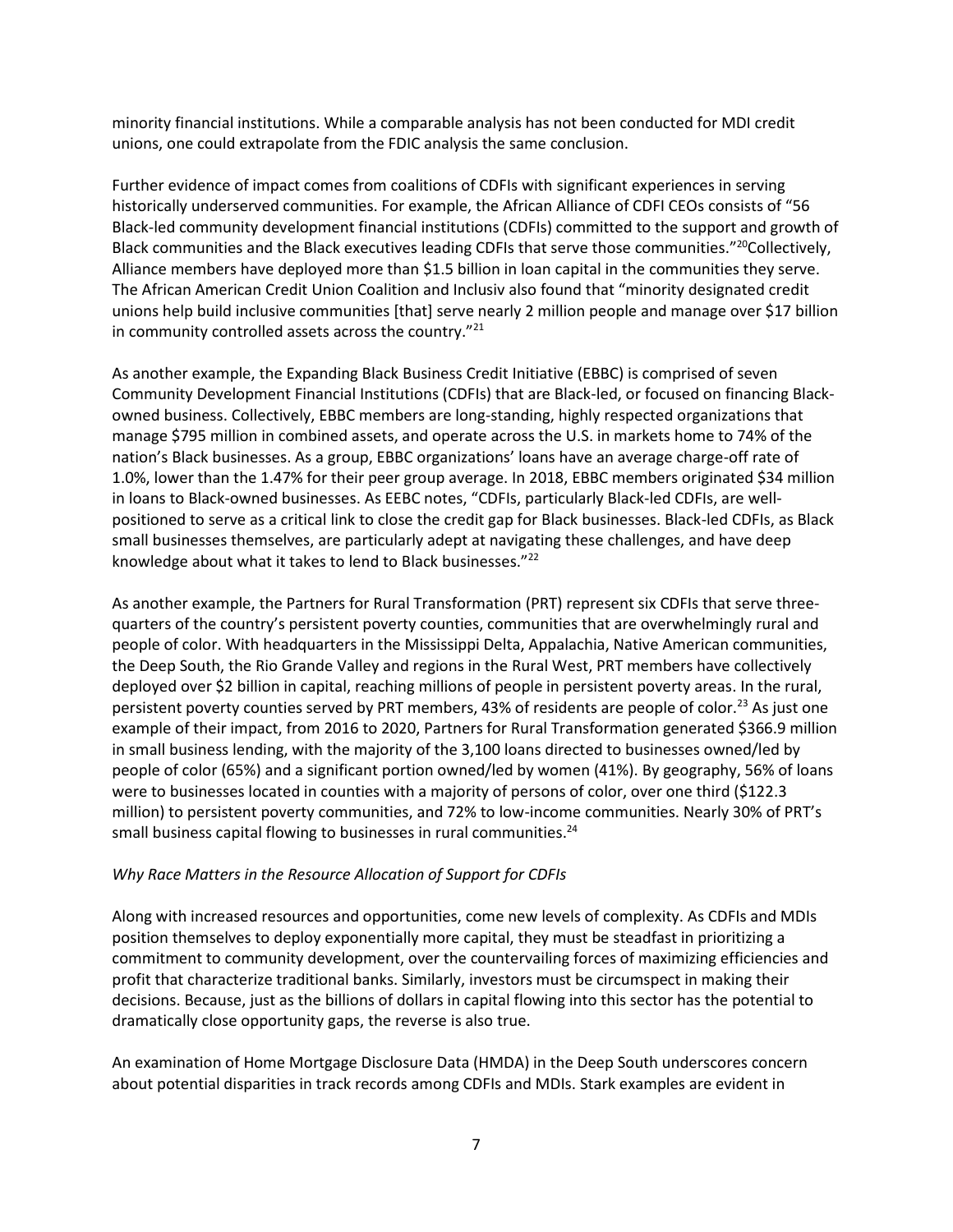Mississippi, where so much of the state qualifies geographically as low-income, and nearly 40% of Mississippi's population is Black.

- Among the 27 CDFI banks headquartered and engaged in mortgage lending in Mississippi from 2018-2020, 68% of mortgage loans went to white borrowers while only 13% went to Black borrowers. This is lower than the statewide rate of all HMDA reported mortgage originations from 2018-2020 to Black borrowers at 17%.
- Among the three CDFI credit unions headquartered and engaged in mortgage lending in Mississippi from 2018-2020, 59% of mortgage loans went to Black borrowers and 39% went to white borrowers. When HOPE's loans are removed from the analysis, it drops to 33% of loans to Black borrowers.
- By contrast, from 2018-2020, Hope Credit Union, an MDI and CDFI, made 81% of its mortgage loans to Black borrowers.

Similar patterns persist in Louisiana as well, where 32.8% of the population is Black. Using 2018-2020 HMDA mortgage lending data, statewide, among all lenders engaged in mortgage lending in the state, 14% of mortgage loans went to Black borrowers and 73% to white borrowers, with data missing for 13% of loans. Among 16 CDFI credit unions headquartered and engaged in mortgage lending in Louisiana, from 2018-2020, 19% of mortgage loans went to Black borrowers and 70% went to white borrowers. For CDFI banks in 2019 in Louisiana, of the 14 CDFI banks reporting HMDA information, 15% of mortgage loans went to Black borrowers. However, when Liberty Bank, an MDI CDFI bank that made 76% of its mortgage loans to Black borrowers, is excluded from the analysis, the percentage of mortgage loans to Black borrowers by CDFI Banks in Louisiana dropped to 9% in 2019.

### **Recommendations**

In light of the response by mission-focused CDFIs and MDIs to COVID-19, the outsized role they have made in extending financial services to people of color and the unprecedented opportunity to scale those with long track records of serving communities most in need, HOPE makes the following recommendations to make significant progress in closing the racial wealth gap.

### (1) Continued and increased funding for CDFIs through Treasury and other federal agencies.

Routinely, CDFI Fund applications for Financial Assistance awards exceed the available amount. In the wake of the pandemic, the applications for the historic Emergency Capital Investment was oversubscribed by \$4 billion. These deficits in federal funding persist despite years of evidence of capital gaps in the nation's most economically distressed places. In the late 1990s, HOPE calculated an estimated \$1 billion capital gap in available capital in the Mississippi Delta relative to the size of its economy.

Another, more recent, indicator of the capital deprivation, particularly in communities of color, is found in the persistent gaps in access to mortgage lending and small business capital. For example, across HOPE's five Deep South states, there is a 26.3% gap between Black and White homeownership, a number that has grown since the Great Recession.<sup>25</sup> This gap is not due to lack of people applying for it, but rather due to structural barriers and discrimination in the banking system. In Mississippi, for example, data from 2009 to 2018 show that Black mortgage loan applicants earning over \$150,000 a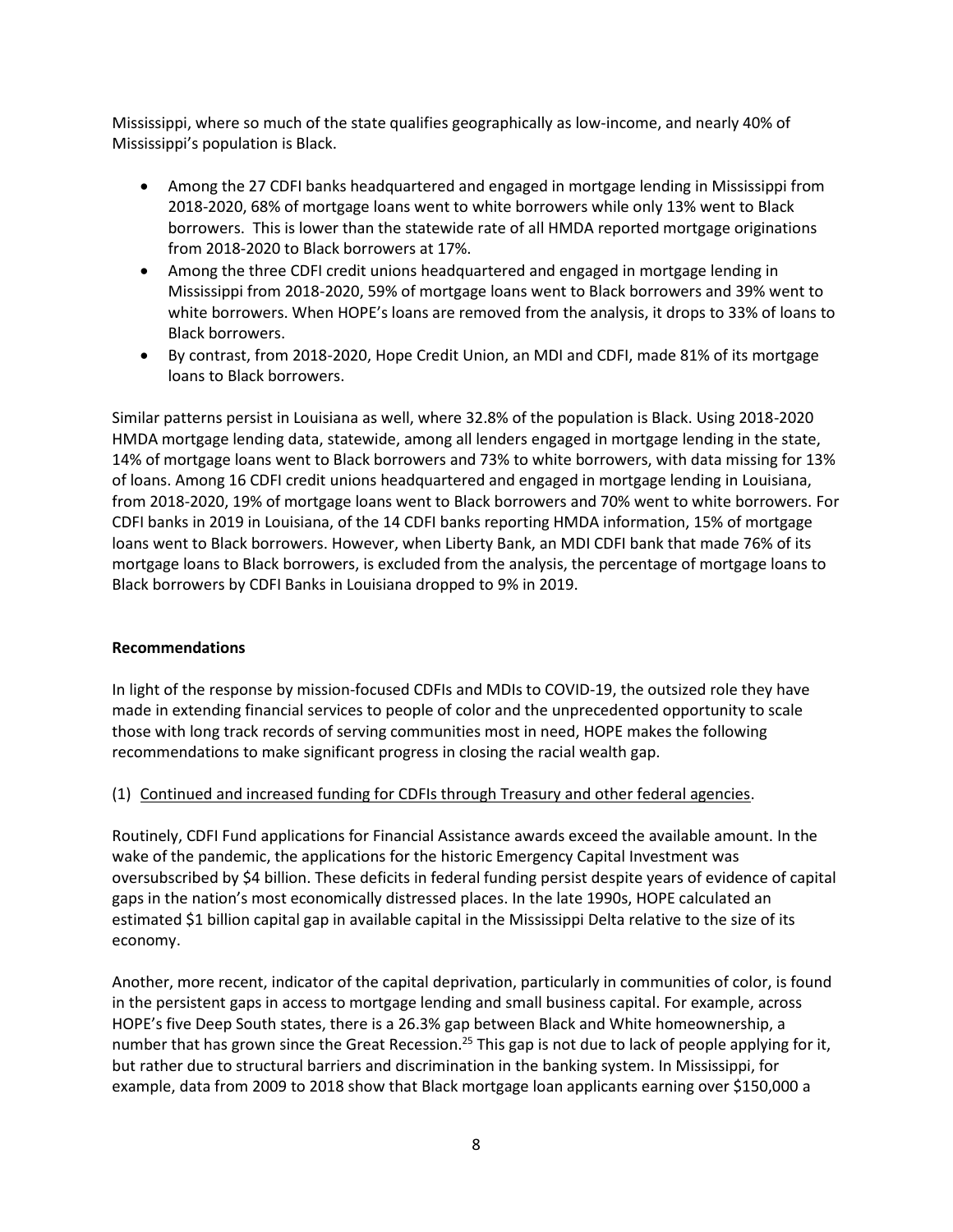year experienced higher denial rates than a white applicant earning between \$30,000 and \$50,000 a year.<sup>26</sup>

For small businesses, Black-owned firms—both employer and non-employer—apply for financing at equal or higher rates than white-owned firms but are denied at higher rates.<sup>27</sup> Only 13% of Black-owned and 20% of Latinx-owned businesses reported receiving the full share of financing requested from banks, compared to 40% for white-owned firms. Not surprisingly, Black firms cited lack of credit access as "the single most important challenge firms expect to face as a result of the pandemic" at a rate 2.5 times higher than for white firms.<sup>28</sup>

The scale of the wealth gap is an indicator of the scale of the resources still needed to close it. The benefits of doing so are also enormous. HOPE estimates that simply bringing the Black homeownership rate on par with white homeownership rates of 73.7%, would create an additional half a million Black homeowners in the Deep South. A recent McKinsey study found that closing the racial wealth gap could increase US gross domestic product (GDP) between \$1 and \$1.5 trillion by 2028.<sup>29</sup> While banks and other large financial institutions have a role in closing these gaps, sustained and targeted investment in CDFIs and MDIs with demonstrated a commitment to serving people of color is a proven solution for setting the nation on a path toward inclusive economic prosperity.

(2) Provide long-term flexible capital that mission-driven CDFIs can tailor to meet the needs of historically marginalized communities.

Among the strengths of CDFIs and MDIs is the ability to develop and deploy products tailored to the markets and communities in which they are located. This is particularly important for serving communities of color and persistent poverty regions, where a one-size-fits all approach does not work to address the fractured landscape caused by centuries of discrimination, divestment, and extraction. The structure of ECIP and support of multi-year grants from the CDFI Fund are good example of the type of long-term flexibility that is helpful to CDFIs and MDIs fulfilling the capital needs of their communities.

In addition to the terms of the capital itself, it must actually reach people of color in marginalized communities. Improvements could be made by looking beyond metrics simply related to the incomelevel of a community or target market. As shown by HOPE's HMDA analysis of mortgage lending by CDFI banks in Mississippi and Louisiana, where more than 30% of the population is Black, having a mission to serve low-income communities does not mean that a CDFI will serve borrowers of color. This concern expands beyond analysis of lending in HOPE's region. A recent report by the Urban Institute underscores this point that low-to-moderate income neighborhoods do not always overlap with communities or borrowers of color, and that capital access for Black mortgage loan borrowers in low-to moderateincome neighborhoods lags behind their proportional share. Urban's study concludes, that

lending to LMI borrowers and LMI neighborhoods is not the same as lending to minority borrowers or minority neighborhoods. Moreover, LMI neighborhoods do not highly overlap with minority neighborhoods. We also find that even compared with the persistently low minority homeownership rate, minority neighborhoods do not receive their proportionate share of purchase loans from either institutions covered by the CRA...or institutions not covered by CRA...<sup>30</sup>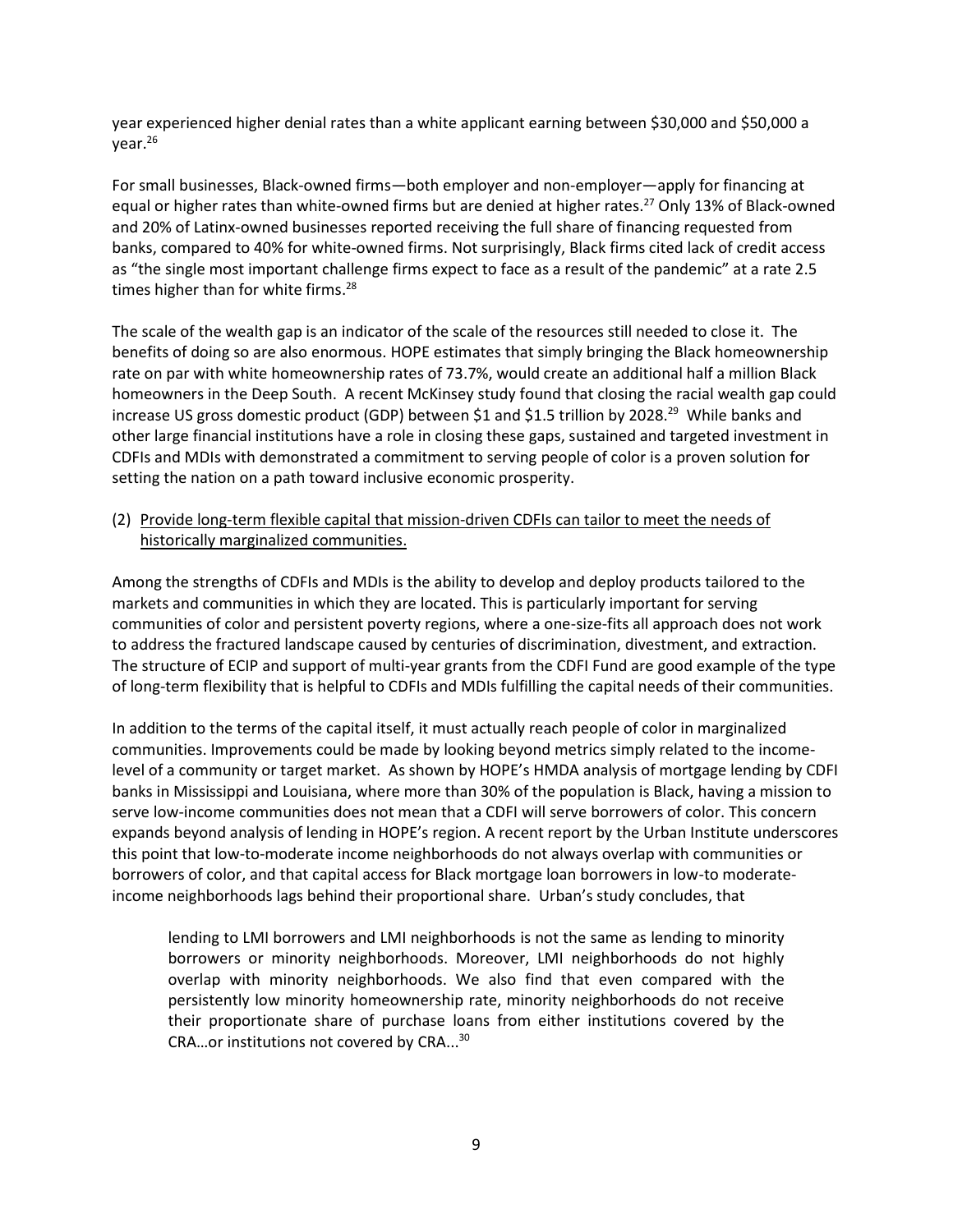Rather than simply relying on the economic status of a target market, the CDFI Fund and Treasury can incorporate additional considerations in funding allocations to ensure a more equitable reach of these federal resources:

- Utilize the "other targeted population" framework already provided for in the Riegle Community Development and Regulatory Improvement Act of 1994. The Act's definition of "targeted populations," can either be individuals who are low-income or others who "lack adequate access to Financial Products or Financial Services in the entity's Target Market."<sup>31</sup> This latter category is codified as "Other Targeted Population" in the CDFI Fund Certification Guidance. It is defined as "African-American, Hispanic, Native American, Native Alaskan residing in Alaska, Native Hawaiian residing in Hawaii, Other Pacific Islander residing in Other Pacific Islands, People with Disabilities and Certified CDFIs."<sup>32</sup> The Fund allows other populations to be considered in this category only if "approved by the CDFI Fund before they can be included as part of an entity's Target Market for CDFI Certification purposes."
- Ensure reach into communities hardest hit by both the public and economic health impacts of COVID-19, such as mortality rates, as well as economic impact impacts (job losses, business closures, delinquency or defaults on outstanding debt and lack of access to CARES Act or other COVID-relief resources).
- (3) Ensure accountability and transparency in the uses of Funds deployed by CDFIs, both individually and collectively.

The CDFI Fund should examine and report on which populations and communities are being served by financial products and services supported by the Fund's investments, particularly by race and ethnicity. In addition to examining whether CDFIs are meeting the minimum thresholds for CDFI certification, which are often based on low-income geography or low-income borrower, the CDFI Fund should seek to understand how much CDFI lending is reaching communities of color, borrowers of color, and underserved areas such as rural areas of persistent poverty. This data should be reviewed and published in the aggregate on a regular basis to Congress and on the Treasury's website.

Track records of individual CDFIs should be examined to inform future funding decisions. The CDFI Fund should be required to consider institutions' track-record serving communities of color, persistent poverty communities or other targeted populations, and incorporating findings into funding decisions on the front end of awards and in the performance evaluation of funded CDFIs after-the-fact. Data from HMDA and soon-to-be reporting under Section 1071 should be incorporated in this review, along with data provided by CDFI's Transaction Level and Institutional Level Reports. For example, if a CDFI's mortgage lending patterns in a low-income market consistently fall below an amount that is at least proportional to the representation of borrowers of color in its target market, the CDFI Fund should structure funding to increase their performance of reaching these communities.

(4) Address capital gaps historically faced by CDFIs and MDIs led by people of color, especially given their outsized impact in reaching borrowers and communities of color.

Despite the deeper reach of CDFIs led by people of color, they are historically undercapitalized compared to their white counter parts. To understand the asset gap between white-led CDFIs and those led by people of color, HOPE analyzed data from CDFI Fund awardees between from 2003 to 2017. In that analysis, HOPE found, during that 15-year span, the median asset size of white-owned CDFI Fund awardees has persistently been at least twice the median asset size of CDFI Fund awardees led by a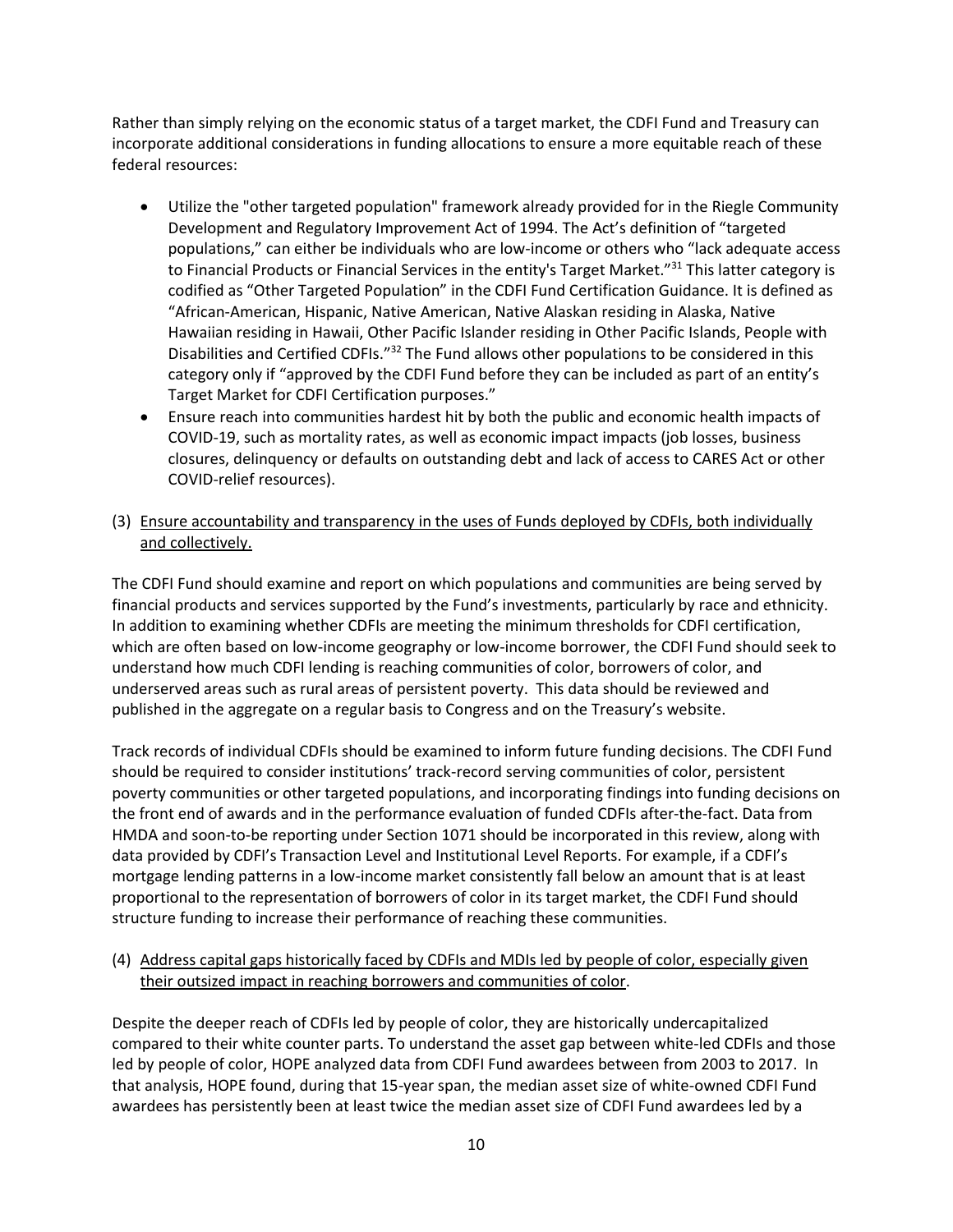person of color.<sup>33</sup> In some years, it was three times as high. In looking at awards specifically from the CDFI Fund during that time (2003 to 2017), the number of CDFI Fund awardees led by people of color never exceeded more than 34% of the total number of awardees in any given year.<sup>34</sup>

While the asset size for all CDFI Fund awardees has grown over time, the growth has not been evenly distributed. For example, in FY 2017, white-owned awardees held \$35.1 billion in assets, up from \$4 billion in 2003, whereas awardees led by people of color held \$5.7 billion in assets in 2017, up from \$530 million in 2003. It took awardees led by people of color until 2013 --10 years--to exceed the median asset size of white awardees in 2003 (\$5.5 million).<sup>35</sup>

Unfortunately, similar patterns of racial inequity arise in the CDFI Fund's New Markets Tax Credit Program as well. From 2012 to 2020, organizations led by people of color were awarded 11% (\$3.7 billion) of the total NMTC allocations compared with the 89% (\$29.5 billion) awarded to white-led organizations. NMTCs are allocated to Community Development Entities (CDEs), organizations that serve low-income communities, through a competitive application process. Those organizations then partner with private investors to deploy economic investments in their communities.

The outcomes of which communities benefit from NMTC investments are shaped in many ways by the community development entities that receive the allocations and make decisions about which projects to fund. More than one-third (34%) of HOPE's NMTC projects have been in rural, persistent poverty communities. By contrast, just 5% of all NMTC projects during this time have been invested in rural persistent poverty counties.<sup>36</sup> Over half (55%) of HOPE NMTC projects have been in counties where the majority of residents are people of color, compared to 44% of all NMTC projects between 2003 and 2019.

The benefits of a NMTC allocation go beyond the critical community investments deployed by CDEs in distressed areas. A NMTC allocation also provides an infusion of capital for the CDEs (which can be CDFIs or MDIs), and earned revenue that can then be the basis for growth and attracting other types of investment for years to come. HOPE outlined several recommendations for expanding access in its recent report.<sup>37</sup>

(5) Prioritize CDFIs and MDIs as strategic partners in deploying federal resources to financially fragile, harder to reach, and historically underserved communities.

The Paycheck Protection Program demonstrated that CDFIs with long track-records of success serving communities of color are the most effective conduits for capital to places facing economic distress in times of crisis. At the same time, states, particularly in the Deep South, have shown a consistent inability to serve people of color and economically distressed communities with any sense of urgency or level of effectiveness. As noted earlier in the testimony, Deep South states' implementation of CARES Act funds to local governments made them largely out of reach for economically distressed communities and communities of color.

This problem extends beyond the deployed of local government funding. In our states' deployment of CARES Act small business funds, similar challenges persisted. For example, In Tennessee's CARES Actfunded, Small Business Relief Program, which provided direct payments to designated businesses, 90% of the relief funds went to white-owned businesses in the state due to an underlying racially-biased funding formula.<sup>38</sup> In Mississippi, despite efforts by the state legislature to create a \$40 million, 60-day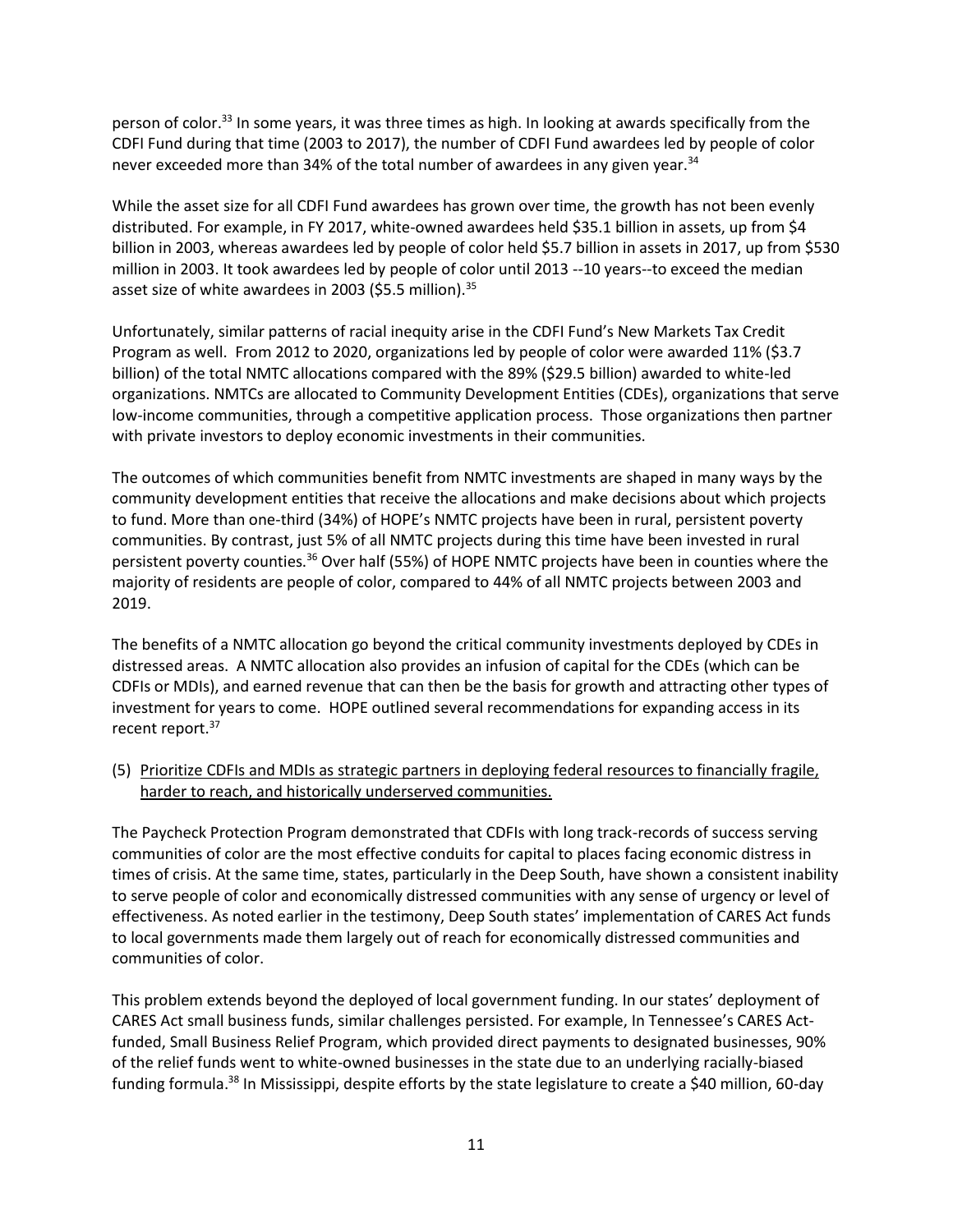priority set-aside for minority and women-owned businesses, the state only deployed \$2 million in the designated time frame.<sup>39</sup>

Given these realities in our region, as programs are designed and funded by Congress to address the unique capital needs of communities of color, appropriations for HUD, Treasury, USDA, Commerce and other agencies should leverage the capacity of the CDFI and MDI Sector and fund these institutions directly to respond. There are several good examples of this approach. One good example is a proposal to make permanent a USDA pilot program to increase lending in Native Nations. During the pilot phase, two Native CDFIs (Four Bands Development Fund on the Cheyenne River Reservation and Mazaska on the Pine Ridge Reservation) made **nearly double the number of loans on their reservations than the USDA deployed on the same two reservations during the previous decade**. S. 2092 would make permanent the USDA 502 relending pilot program, harnessing the longstanding impact of Native CDFIs to increase financial inclusion in their communities.<sup>40</sup> As another good example, in the proposed Build Back Better Act of Nov. 21, 2021, \$2.25 billion of the \$10 billion downpayment assistance program for first-generation home buyers would be eligible to be administered by CDFIs and MDIs with a strong track record of serving low-income and minority communities. Another example is the proposed Rural Partnership Program, which will allow long-term, flexible capital to go from USDA directly to local partnerships, and not through the states.<sup>41</sup>

The State Small Business Credit Initiative from 2010 to 2017 shows another key proof point of how CDFIs expand the success and reach of federal resources. Just over one-third (34%) of total SSBCI funds went to businesses located in low to moderate income areas. CDFIs, again, outperformed the program as whole, with 46% of lending directed to businesses in low- to moderate income areas as compared to 32% for non-CDFI lenders.<sup>42</sup> The outcome of Mississippi's SSBCI 1.0 is informative as well: in Mississippi, despite nearly 50% of loans going to rural businesses, only 28% of loans were directed to businesses in low-income areas in the state. The majority of loans went to larger agriculture businesses.<sup>43</sup> In the first iteration of SSBCI, Treasury did not report on the extent to which these funds went to communities or borrowers of color. In this next round, Treasury and Deep South states have to opportunity to ensure a more equitable distribution of this critical capital resources.<sup>44</sup>

Finally, when Congress builds recapture provisions into programs to reallocate funds by underperforming states, it should ensure the flexibility to reallocate these funds to non-governmental entities such as CDFIs or MDIs. For example, a fail-safe recapture provision in programs such as the Homeownership Assistance Funds, State Small Business Credit Initiative, and Rental Assistance Funds would advance the equitable distribution of capital in states, particularly in the Deep South, that have historically struggled to deploy the money to people and communities of color.

## (6) CDFIs and MDIs cannot do this work alone, so require banks to do more, directly and in partnership with CDFIs and MDIs.

Traditional banks, by far, have the greatest ability to invest in ways that close the financial services gap in America, both directly and through investment in community development financial institutions (CDFIs).<sup>45</sup> Through mechanisms such as the Community Reinvestment Act, banks should triple the amount of lending, services, and investment in underserved markets, even where they do not have branches. Long-term capital and equity investments in CDFIs and MDIs is a critical part of this strategy, and one that must be equitably deployed.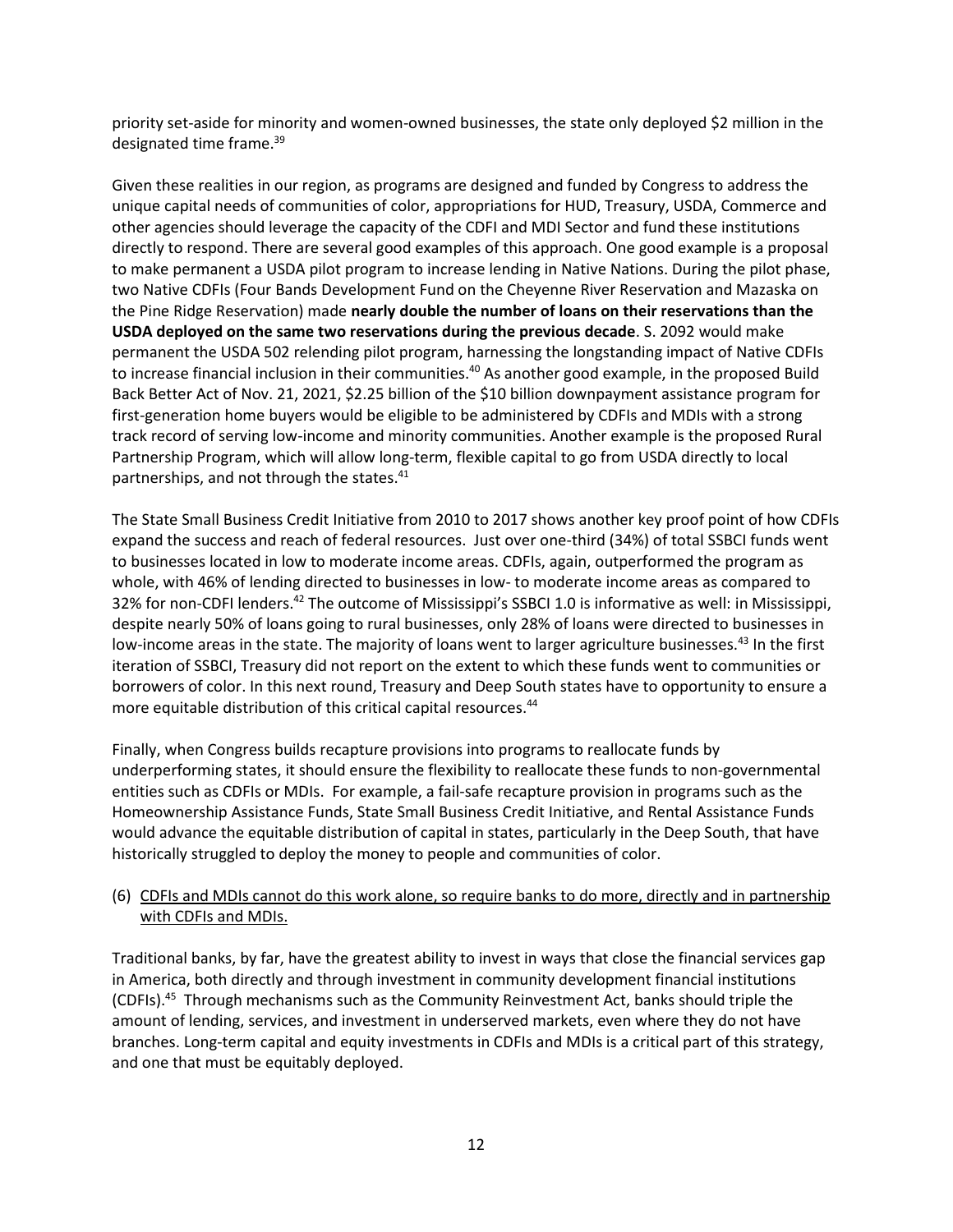Consistent with historic undercapitalization for CDFIs led by people of color, banks investments motivated by the Community Reinvestment Act have also underserved these same CDFIs. Examining the data from CDFI Fund awardees for FY 2017, HOPE analyzed trends of capital held by CDFIs that came from banks.<sup>46</sup> Based on an analysis of 315 CDFI Fund awardees, white-led CDFI Fund awardees held, on average, \$32 million of bank-infused capital, compared to an average of \$9.6 million for CDFIs led by people of color. Increasing investments to CDFI Fund awardees led by people of color at levels commensurate with the bank-infused capital investments in white CDFIs would yield an additional \$2.7 billion in capital, a more than a three-fold increase in bank-infused capital.

The Community Reinvestment Act (CRA) is credited with fueling growth in the CDFI industry after 1995 changes to incentivize CRA investments in CDFIs.<sup>47</sup> Bank investments motivated by a race-neutral CRA created the foundation of disparities present today. Since federal government action played a role in the origins of these disparities, it can and should play a role in addressing them.

## (7) Place increased priority on ensuring that MDI ownership by people of color is not lost through mergers or acquisitions.

Given the outsized impact of these institutions in providing economic opportunity in the Deep South, particularly to communities of color, future looking policy recommendations must address not only targeted infusions of federal resources, but also greater attention by regulators to prevent the loss of these institutions due to collapse or merger.

On matters of resourcing, more resources should be allocated with urgency to certify MDIs as CDFIs. Nationally, there are 518 MDI credit unions, among which only 97 are CDFI certified. Similar rates of CDFI certification among this sector exist in the Deep South (82 MDIs with 16 CDFI-certified). Whereas, larger, non-MDI banks and credit unions have access to the legal, accounting, and technology services often used to gain certification, many smaller MDIs do not have the resources or the networks to tap these resources to obtain CDFI status. As a result, the vast majority of MDIs are not certified – and therefore not eligible – for the financial resources managed by the CDFI Fund. The inability to access these resources limits the reach of these institutions and ability to tap CDFI Fund resources to grow.

The rates of certification are disturbing given the amount of contraction experienced by the MDI sector, particularly on the heels of the Great Recession where communities of color were disproportionately affected by unemployment, the foreclosure crisis, and resulting wealth drain.<sup>48</sup> From 2013 to 2021 the number of Deep South MDIs shrank from 121 institutions holding nearly \$3 billion in assets to 82 institutions comprised of \$2.7 billion.

To monitor and act on this trend, Congress should require credit union and bank regulators to report on the all merger activity inclusive of the number of mergers between MDIs and non-MDI institutions. Furthermore, when MDIs are required to merge due to regulatory action, every action should be taken by regulatory bodies and resources should be made available to support merger activity between two MDIs.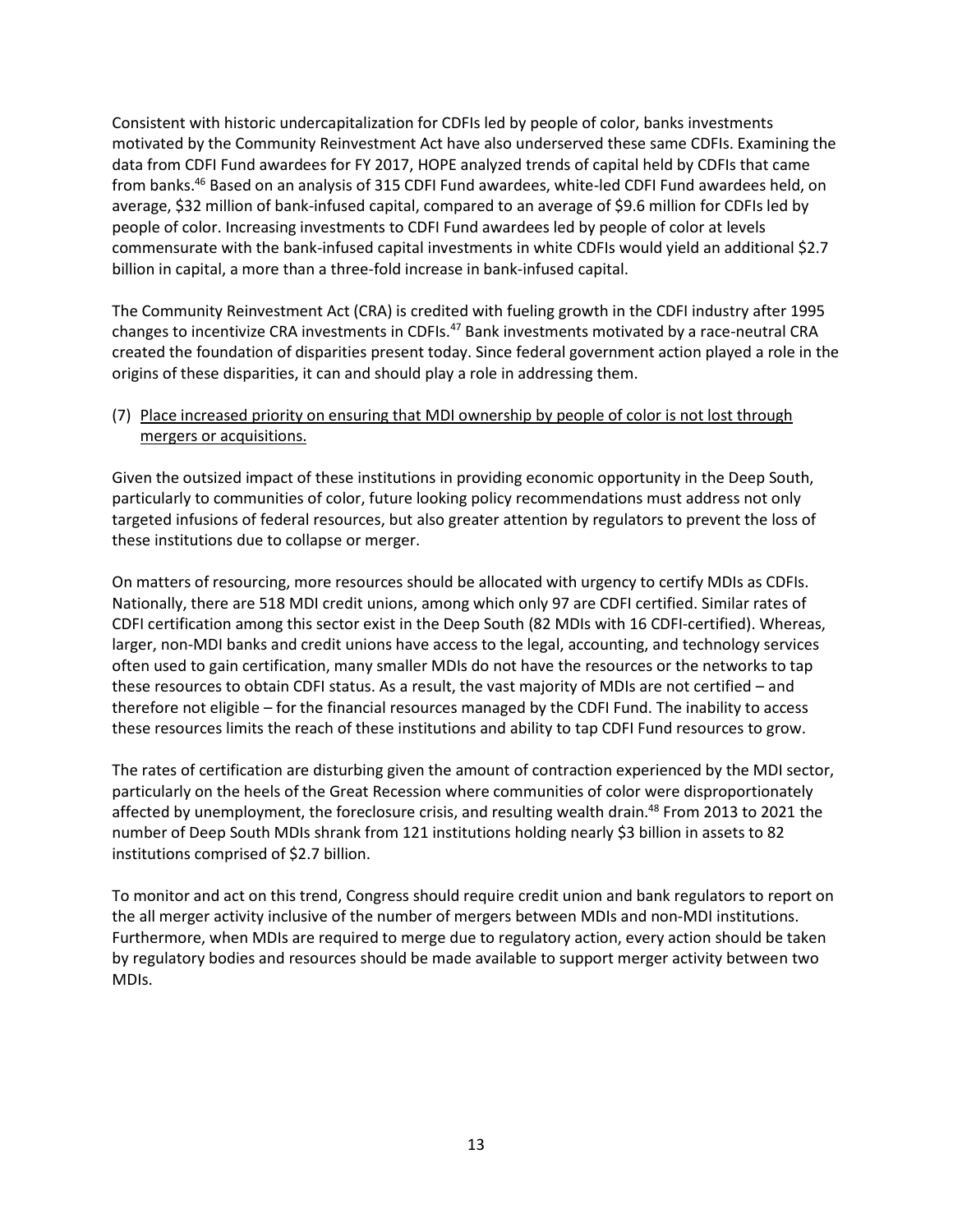#### **Conclusion**

 $\overline{a}$ 

Given the experiences, data, and impact of CDFIs and MDIs in serving historically underserved communities, HOPE supports the "H.R. \_\_\_, Promoting and Advancing Communities of Color Through Inclusive Lending Act". Many of the specific provisions of the proposal are in alignment with HOPE's policy recommendations for continued support and improvement of the CDFI and MDI sector, and ultimately increasing the financial inclusion of borrowers and communities of color, and others who reside in historically excluded communities.

Consistent with the goal of sustaining sufficient levels of support to CDFIs to further the work of closing existing opportunity gaps, HOPE supports the proposal to allocate an additional \$4 billion to the Emergency Capital Investment Fund and the ability of the CDFI Fund to utilize this allocation to deploy as grants to CDFIs, including CDFI loan funds. Because of these persistent disparities in access to CDFI Fund resources and the resulting limitations in deploying capital to communities of color, HOPE also supports the bill's proposal to allocate 40% of funding under Section 108 of the Reigle Community Development Act to minority lending institutions. HOPE supports funding available to support increasing access to technology, while at the same ensuring that the technology deployed by CDFIs and MDIs as well as other financial institutions, does not perpetuate discriminatory and predatory lending practices. Finally, the bill through its reporting requirements seeks to increase the transparency and accountability of resources flowing through Treasury and the CDFI Fund to ensure they reach communities most in need of capital access, particularly capital which opens and sustains opportunities for closing the racial wealth gap.

In an April 2020 report tilted Analyzing the CDFI Asset Gap, Hope Policy Institute detailed wide disparities in the funding and asset size of Black CDFIs compared to their white counterparts, and the outsized impact CDFIs of color have in Black communities.<sup>49</sup> The efforts of Congress in the winter of 2020 represented an important first step at actually allocating the level of resources needed to close the racial wealth gap. Similar efforts are needed in a sustained way over time. Let's finish the job and continue to make progress through bold investments in the organizations that do it best – mission driven CDFIs and MDIs and bring banks into the fold along the way. Together we can right the wrongs of history and move all of us, every community towards the economic prosperity we know is possible when everyone is a part of the financial system.

<sup>&</sup>lt;sup>1</sup> Fairlie, Robert W. "The Impact of COVID-19 on Small Business Owners: Evidence of Early-Stage Losses from the April 2020 Current Population Survey." National Bureau of Economic Research.

https://www.ncbi.nlm.nih.gov/pmc/articles/PMC7461311/, June 2020.

<sup>&</sup>lt;sup>2</sup> For a case study on HOPE's PPP lending and the role of technology, see Pearl Wicks and Diane Standaert, HOPE, "CDFIs' Mission-Driven Orientation Is Critical to Making Financial Technology Work for Deep South Communities," Community Development Review, Federal Reserve Board of San Francisco, Aug. 19, 2021, available at https://www.frbsf.org/community-development/publications/community-development-investmentreview/2021/august/cdfis-mission-driven-orientation-is-critical-to-making-financial-technology-work-for-deepsouth-communities/

<sup>3</sup> Mortgage Bankers Association, "Share of Mortgage Loans in Forbearance Increases to 8.55%," June 8, 2020, https://www.mba.org/2020-press-releases/june/share-of-mortgage-loans-in-forbearance-increases-to-853

<sup>4</sup> Mortgage Bankers Association, Press Release, "Share of Mortgage Loans in Forbearance Decreases to 1.41 Percent in December 2021," Jan. 18, 2022, https://www.mba.org/2022-press-releases/january/share-ofmortgage-loans-in-forbearance-decreases-to-141-percent-in-december-2021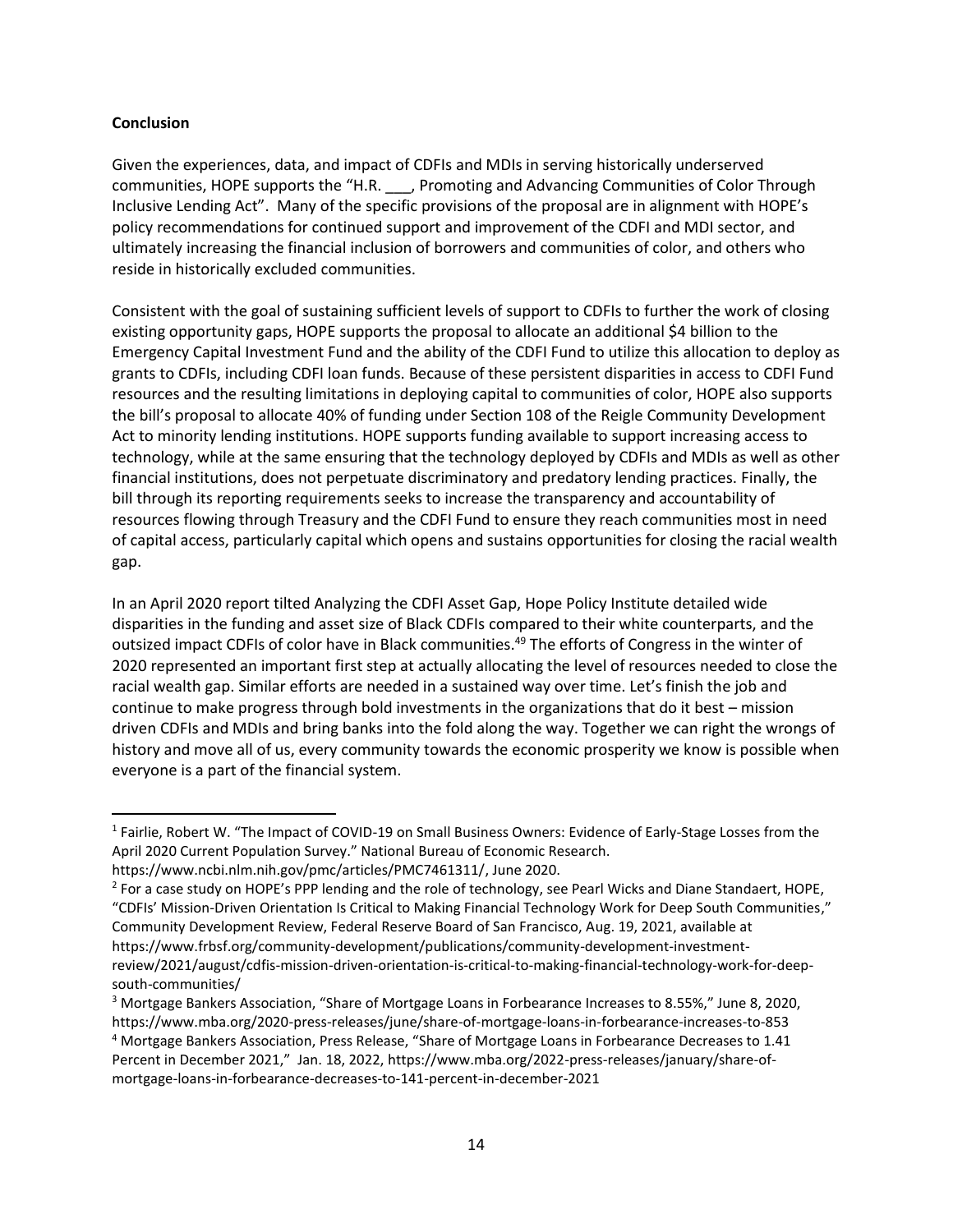<sup>5</sup> Calandra Davis and Georgia Barlow, "Racial Inequities in the Distribution of Louisiana's Coronavirus Relief Funds: A Report for Community Leaders," Hope Policy Institute and Power Coalition for Equity and Justice, Apr. 16, 2021 http://hopepolicy.org/blog/deep-south-job-losses-due-to-covid-19-likely-to-far-eclipse-those-of-thegreatrecession/

 $^6$  Id.

 $\overline{a}$ 

<sup>7</sup> See, U.S. Dep.'t of Treasury, Press Release, "U.S. Treasury Awards \$1.25 Billion to Support Economic Relief in Communities Affected by COVID-19," https://www.cdfifund.gov/news/420 (showing that 244 credit unions and 463 loan funds received awards, as did 245 CDFIs serving rural areas).

<sup>8</sup> CDFI Fund, CDFI RRP Award Recipients List, June 2021, available at https://www.cdfifund.gov/news/420 9 See, e.g., 2021 CDFI Fund Award Book, https://www.cdfifund.gov/sites/cdfi/files/2021-

12/Final\_2021\_CDFI\_Award\_Book\_v2.pdf (data points related to the awardees does not include data by whether the CDFI is an MDI or otherwise a CDFI led or controlled by people of color).

<sup>10</sup> U.S. Dep't. of Treasury, Community Development Capital Initiative (CDCI),

https://home.treasury.gov/data/troubled-assets-relief-program/bank-investment-programs/cdci

 $11$  ECIP's enabling legislation provided that applicants must demonstrate, among other things, "that not less than 30 percent of the lending of the applicant over the past 2 fiscal years was made directly to low- and moderate income borrowers rowers, to borrowers that create direct benefits for low- and moderate-income populations, to other targeted populations as defined by the Fund, or any combination thereof, as measured by the total number and dollar amount of loans." 12 USC 4703a(b)(4)(a)

<sup>12</sup> NCUA, Press Release, NCUA Issues Guidance, Announces Upcoming ECIP Action, Oct. 20, 2021,

https://www.ncua.gov/newsroom/press-release/2021/ncua-issues-guidance-announces-upcoming-ecip-action <sup>13</sup> Statement by Renee Sattiewhite (African American Credit Union Coalition), Maria Martinez (National Association of Latino American Credit Union Professionals) and Bill Bynum (HOPE), on NCUA guidance and upcoming action regarding the Emergency Capital Investment Program. https://hopecu.org/manage/media/Statement-on-ECIP-Guidance.pdf

<sup>14</sup> SBA, Interim Final Rule, Apr. 21, 2020, (providing requirements for non-depository lenders which included among other requirements, "and has originated, maintained, and serviced more than \$50 million in business loans or other commercial financial receivables during a consecutive 12 month period in the past 36 months…"). https://home.treasury.gov/system/files/136/PPP--IFRN%20FINAL.pdf

<sup>15</sup> SBA, Interim Final Rule, May 5, 2020 (providing that for non-bank lenders that are CDFIs or "a majority minority-, women-, or veteran/military-owned lender" then the threshold for previous lending would be \$10 million, rather than \$50 million) available at https://www.federalregister.gov/documents/2020/05/04/2020-09576/businessloan-program-temporary-changes-paycheck-protection-program-requirements-corporate-groups

<sup>16</sup> ECIP was established "to support the efforts of low- and moderate- income community financial institutions to, among other things, provide loans, grants, and forbearance for small businesses, minority-owned businesses, and consumers, especially in low-income and underserved communities, including persistent poverty counties, that may be disproportionately impacted by the economic effects of the COVID." 12 USC 4703a(b)(2)

<sup>17</sup> U.S. Dep't of Treasury, Rate Reduction Incentive Guidelines, Aug. 20, 2021,

https://home.treasury.gov/system/files/136/Rate-Reduction-Incentive-Guidelines.pdf (noting "under the terms of the program, the dividend or interest rate will decrease if a participating institution increases its loan originations to target markets above certain thresholds.")

<sup>18</sup> U.S. Dep't of Treasury, Rate Reduction Incentive Guidelines, Aug. 20, 201,

https://home.treasury.gov/system/files/136/Rate-Reduction-Incentive-Guidelines.pdf

<sup>19</sup> FDIC, 2019 Minority Depository Institutions Structure, Performance, and Social Impact,

https://www.fdic.gov/regulations/resources/minority/2019-mdi-study/index.html

<sup>20</sup> African American Alliance of CDFI CEOs, https://aaacdfi.org/

<sup>21</sup> Advancing Racial Equity Credit Unions Fighting Economic, Social and Racial Injustice.

https://www.inclusiv.org/wp-content/uploads/2021/03/Black-History-Month-2021-FINAL.pdf. Winter 2001.

<sup>22</sup> Expanding Black Business Credit Initiative, Letter to the OCC re: Community Reinvestment Act Regulations, Mar. 11, 2020

<sup>23</sup> Urban Institute, Capturing Shared Impacts of the Partners for Rural Transformation, Oct. 12, 2021, https://www.urban.org/research/publication/capturing-shared-impacts-partners-rural-

transformation/view/full\_report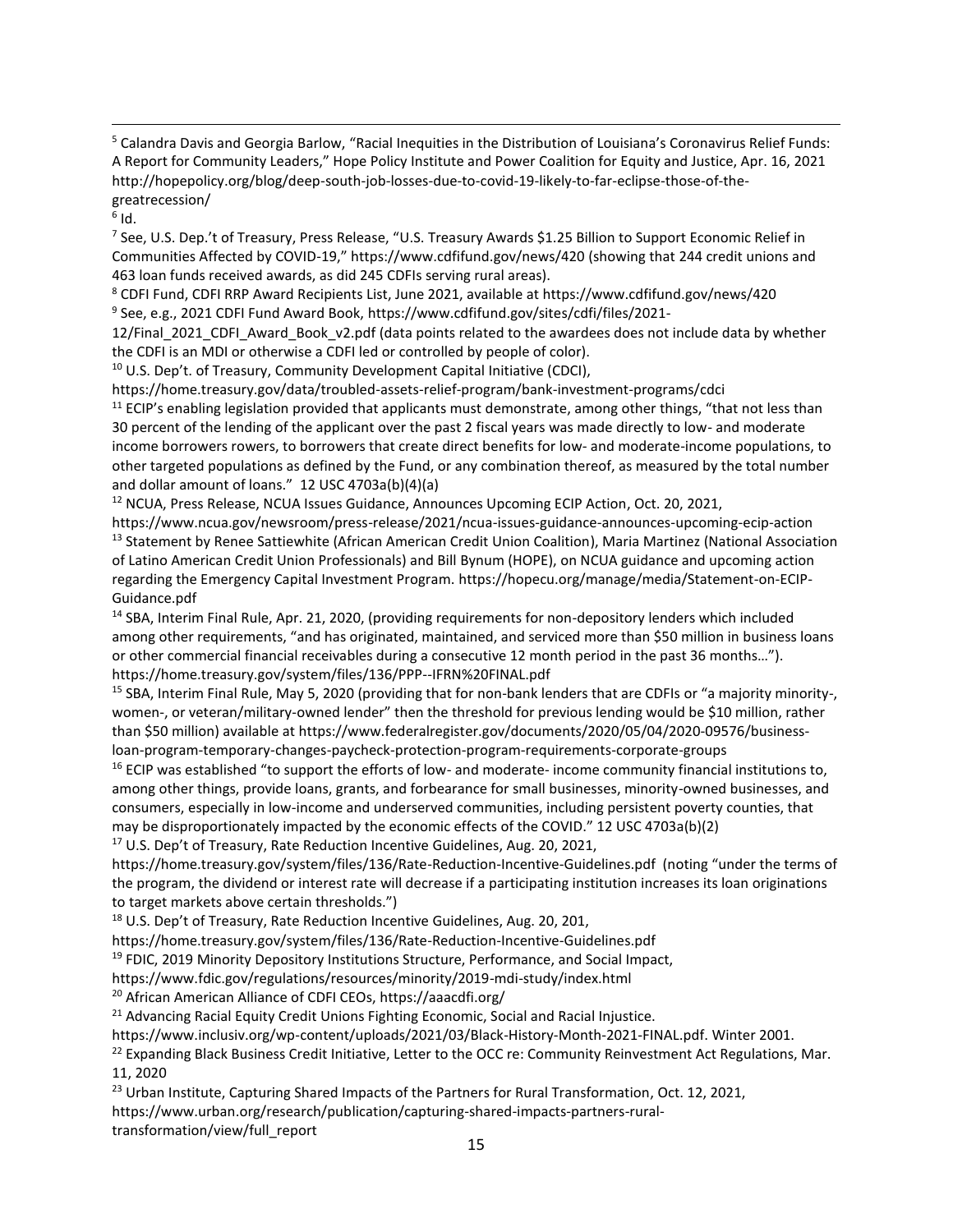<sup>24</sup> Partners for Rural Transformation, Ensuring State Small Business Credit Initiative Funds Reach Persistent Poverty Communities, June 23, 2021, https://www.ruraltransformation.org/wp-content/uploads/2021/06/SSBCI-Policy-Paper-final.pdf

<sup>25</sup> American Community Survey 5-Year Estimates (2009) and 1-Year Estimate (2019), Table S2502

<sup>26</sup> State of Mississippi, "2019 Analysis of Impediments to Fair Housing Choice," Dec. 31, 2019, Table V.8, at page 135, https://archivemhc.com/ai/MS\_2019\_Analysis\_of\_Impediments\_Fair\_Housing\_Choice.pdf

<sup>27</sup> Claire Kramer Mills and Jessica Battisto, Federal Reserve Bank of New York, "Double Jeopardy: Covid-19's Concentrated Health And Wealth Effects In Black Communities," Aug. 2020,

https://www.newyorkfed.org/medialibrary/media/smallbusiness/DoubleJeopardy\_COVID19andBlackOwnedBusin esses (finding "Among Black-owned firms, 28% of nonemployers and 54% of employers applied for financing in the last 12 months, compared to 45% of white employer firms and 25% of white nonemployers)

<sup>28</sup> "Small Business Credit Survey. 2021 Report on Employer Firms," Federal Reserve Banks of Atlanta, Boston, Chicago, Cleveland, Dallas, Kansas City, Minneapolis, New York, Philadelphia, Richmond, St. Louis, San Francisco <sup>29</sup> McKinsey and Company, "The Economic Impact of Closing the Racial Wealth Gap," Aug. 13, 2019,

https://www.mckinsey.com/industries/public-and-social-sector/our-insights/the-economic-impact-ofclosingtheracial-wealth-gap

<sup>30</sup> Urban Institute, Should the Community Reinvestment Act Consider Race?, January 2022,

https://www.urban.org/sites/default/files/publication/105283/should-the-community-reinvestment-act-considerrace\_1.pdf

 $31$  12 CFR § 1805.201(b)(3)(iii)(a).

<sup>32</sup> CDFI Fund, CDFI Certification Application (For Public Comment Only), May 2020,

https://www.cdfifund.gov/sites/cdfi/files/documents/cdfi-certification-application-for-comment-may-2020.pdf. Page 56.

<sup>33</sup> Kiyadh Burt, Hope Policy Institute, "Analyzing the CDFI Asset Gap: Analyzing the CDFI Asset Gap: Examining Racial Disparities in CDFI Fund Awardees from 2003 to 2017," Nov. 5, 2020,

http://hopepolicy.org/manage/wpcontent/uploads/CDFI-Fund-Time-Series-Analysis-brief-edited.pdf  $34$  Id.

<sup>35</sup> Id.

 $\overline{a}$ 

 $36$  Id.

<sup>37</sup> Sara Miller, Hope Policy Institute, "HOPE's Strategic Use of New Markets Tax Credits Maximizes Development Impact in Distressed Communities in the Deep South," http://hopepolicy.org/manage/wp-content/uploads/HOPE-Strategic-Use-of-NMTC-Maximizes-Development-Impact-in-Distressed-Communities-of-the-Deep-South-Brief.pdf <sup>38</sup> For information on the racially-biased funding formula, see NAACP Legal Defense Fund, Letter to Governor Bill Lee Re: Tennessee Small Business Relief Program, July 6, 2020, available at

https://www.naacpldf.org/wpcontent/uploads/Tennessee-Letter-2020-07-06-1.pdf

<sup>39</sup> Diane Standaert, "Mississippi's Small Business Relief: Gaps and Opportunities," Hope Policy Institute, Aug. 25, 2020, http://hopepolicy.org/manage/wp-content/uploads/Mississippis-Small-Business-Relief-GapsandOpportunities-Brief-Final-1.pdf.

<sup>40</sup> See, Testimony of Lakota Vogel, "Exploring How Community Development Financial Institutions Support Underserved Communities," U.S. Senate Committee on Banking, Housing, and Urban Affairs, Jan. 5, 2022, https://www.banking.senate.gov/hearings/exploring-how-community-development-financial-institutions-supportunderserved-communities; See, also, Testimony of Lisa Mensah, U.S. Senate Committee on Banking, Housing, and Urban Affairs, "Examining Bipartisan Bills to Increase Access to Housing," June 24, 2021,

https://www.banking.senate.gov/imo/media/doc/Mensah%20Testimony%206-24-21.pdf

<sup>41</sup> Aspen Institute, "Potential federal Rural Partnership Program,"

https://www.aspeninstitute.org/programs/community-strategies-group/the-potential-rural-partnership-programinformation-page/

<sup>42</sup> Michael Eggleston and Lisa Locke, "The State Small Business Credit Initiative," Policy insight: Community Development at the St. Louis Federal Reserve, 2018, https://www.stlouisfed.org/~/media/Files/PDFs/Community-Development/Policy-Insights/SSBCI\_Policy\_Brief.pdf

<sup>43</sup> See, Kiyadh Burt, "The State Small Business Credit Initiative: A \$3 Billion Opportunity for the Deep South," Hope Policy Institute